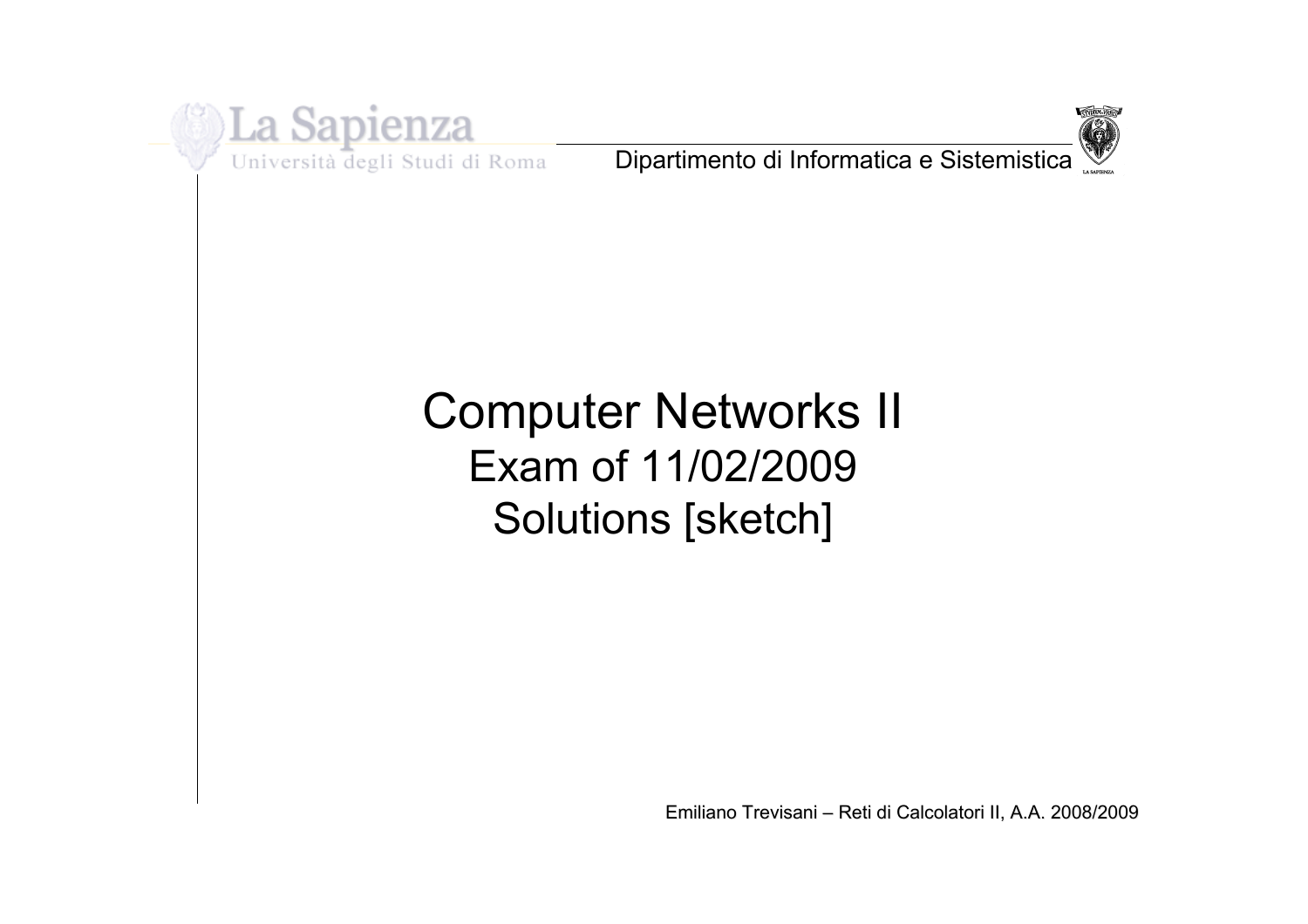

| <b>Net</b> | <b>Address</b>          | <b>Mask</b>       | <b>Router</b>                                                 | <b>Address</b> |  |
|------------|-------------------------|-------------------|---------------------------------------------------------------|----------------|--|
| Net A      | 193.100.5.0             | 255.255.255.      | Router 1                                                      | 193.100.5.2    |  |
| Net B      | 150.200.1.0             | 255.255.255.<br>O | Router <sub>2</sub>                                           | 193.100.5.3    |  |
| Net C      | 150.100.8.0             | 255.255.255.<br>0 | Router <sub>3</sub>                                           |                |  |
| Net D      | 150.200.235.0<br>cmmano | 255.255.255.      | <del>Trevisani – Reti di Calcolatori II, A.A. 2008/2009</del> |                |  |

**TVDIWM-VRBC**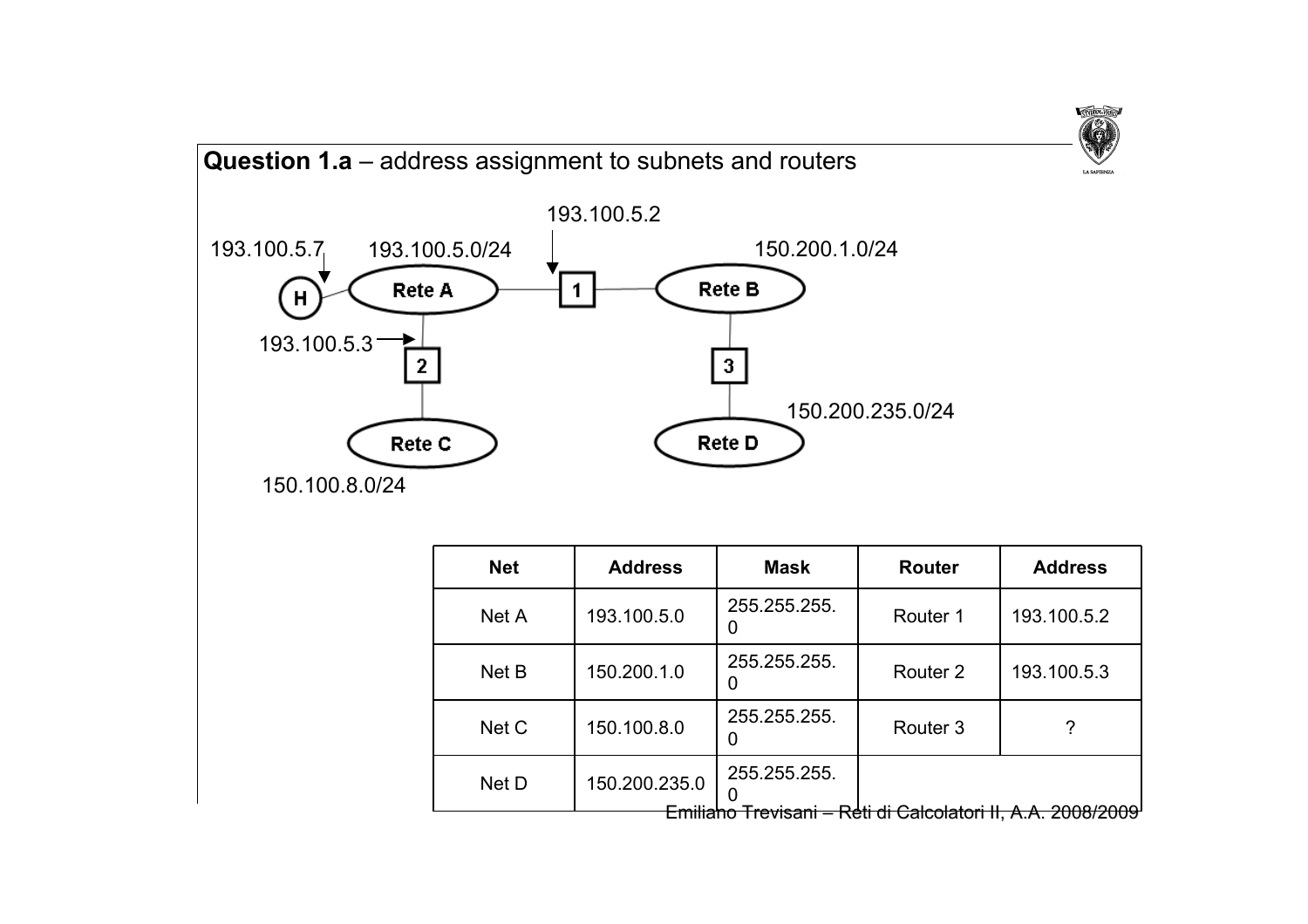

## **Question 1.b** – routing table compression at host H

| <b>Destination</b> | <b>Mask</b>   | <b>Next hop</b> |  |  |  |
|--------------------|---------------|-----------------|--|--|--|
| 193.100.5.0        | 255.255.255.0 |                 |  |  |  |
| 150.100.8.0        | 255.255.255.0 | 193.100.5.3     |  |  |  |
| 150.200.0.0        | 255.255.0.0   | 193.100.5.2     |  |  |  |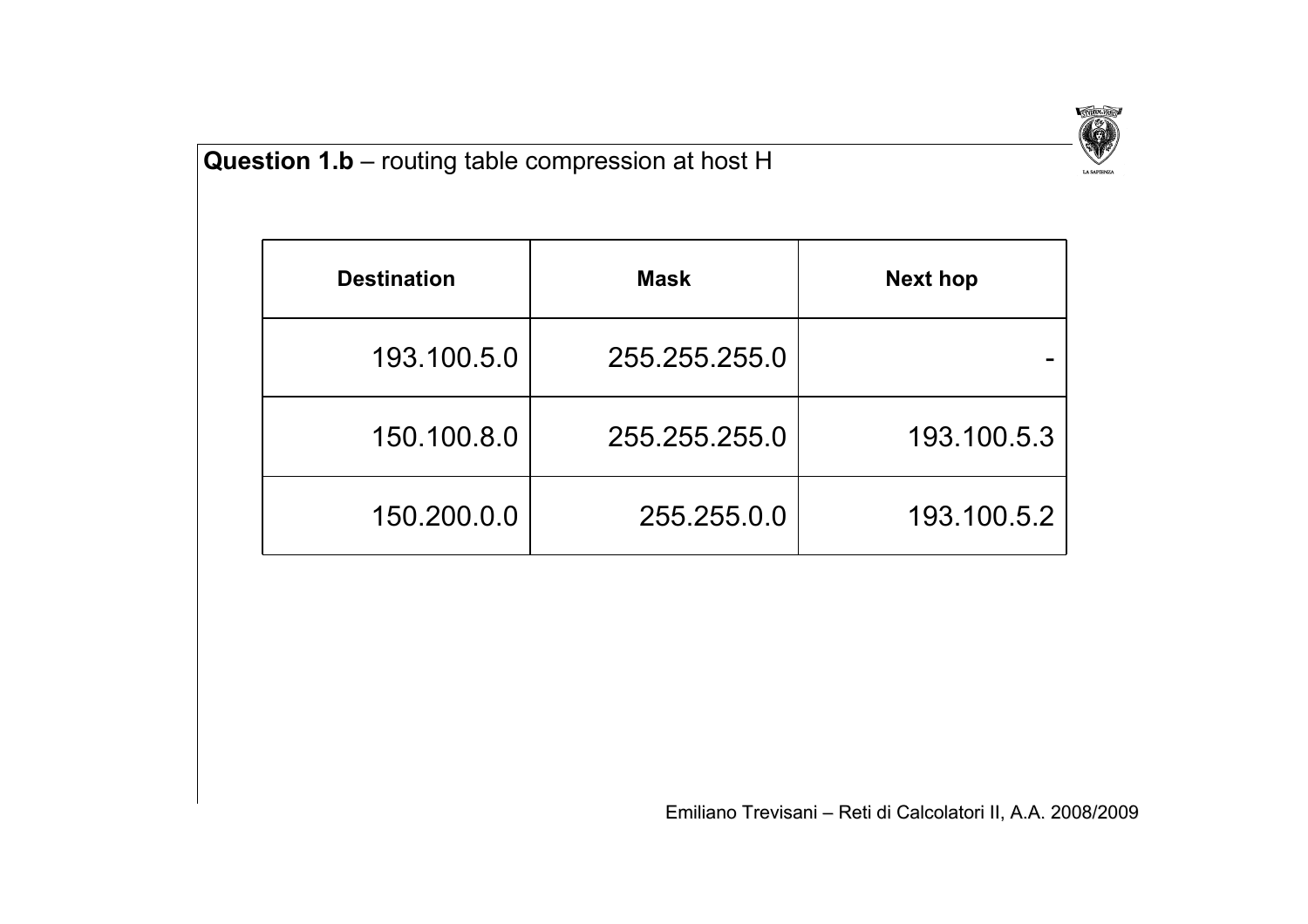

| <b>Question 2.a</b> – application of Dijkstra's algorithm |            |      |         |                |                 |          |                        |                | $\mathbb{U}/\mathbb{I}$<br><b>LA SAPIENZA</b> |                |                 |
|-----------------------------------------------------------|------------|------|---------|----------------|-----------------|----------|------------------------|----------------|-----------------------------------------------|----------------|-----------------|
| <b>Step</b>                                               | T          | L(2) | Path    | L(3)           | Path            | L(4)     | Path                   | L(5)           | Path                                          | L(6)           | Path            |
| 1                                                         |            | 1    | $1-2$   | $\infty$       |                 | $\infty$ |                        | $\infty$       |                                               | 4              | $1 - 6$         |
| $\overline{2}$                                            | 1,2        | 1    | $1 - 2$ | $\overline{4}$ | $1 - 2 - 3$     | $\infty$ |                        | $\overline{2}$ | $1 - 2 - 5$                                   | $\overline{4}$ | $1-6$           |
| 3                                                         | 1,2,5      | 1    | $1 - 2$ | 3              | $1 - 2 - 5 - 3$ | 6        | $1 - 2 - 5 - 4$        | $\overline{2}$ | $1 - 2 - 5$                                   | 3              | $1 - 2 - 5 - 6$ |
| $\overline{4}$                                            | 1,2,5,3    | 1    | $1 - 2$ | 3              | $1 - 2 - 5 - 3$ | 5        | $1 - 2 - 5 - 3 -$<br>4 | $\overline{2}$ | $1 - 2 - 5$                                   | 3              | $1 - 2 - 5 - 6$ |
| 5                                                         | 1,2,5,3,6  | 1    | $1 - 2$ | 3              | $1 - 2 - 5 - 3$ | 5        | $1 - 2 - 5 - 3 -$<br>4 | $\overline{2}$ | $1 - 2 - 5$                                   | 3              | $1 - 2 - 5 - 6$ |
| $6\phantom{1}$                                            | 1,2,5,3,6, | 1    | $1 - 2$ | 3              | $1 - 2 - 5 - 3$ | 5        | $1 - 2 - 5 - 3 -$<br>4 | $\overline{2}$ | $1 - 2 - 5$                                   | 3              | $1 - 2 - 5 - 6$ |

**Question 2.b** – Spanning tree  $[V_1$  root]



**Question 2.c** – OSPF

Emiliano Trevisani - Reti di Calcolatori II, A.A. 2008/2009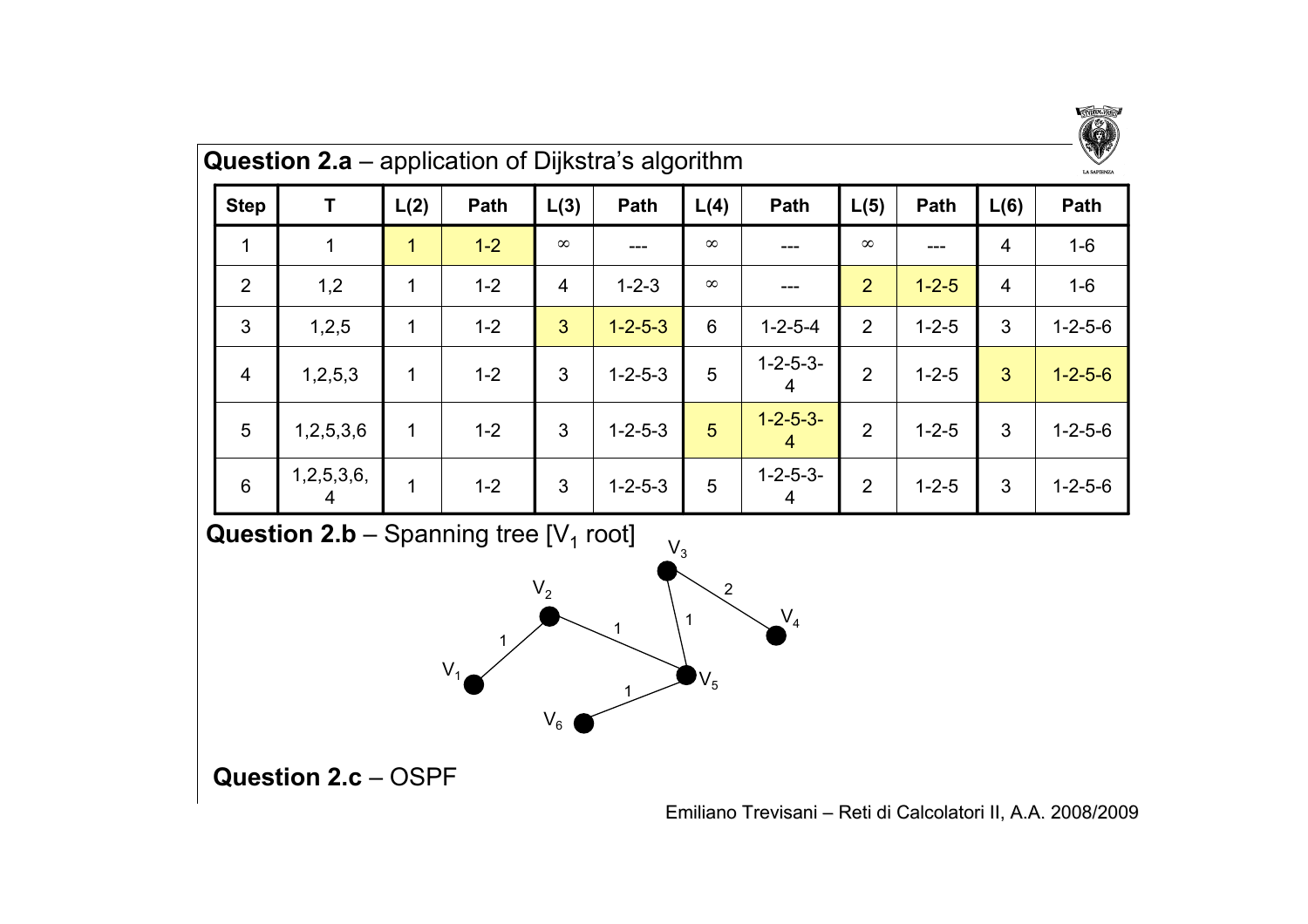

### **Question 3.a**

The anomaly occurs due to false routing information received at node B from C; this information concerns a non-existing route offered by C towards destination, which in fact traverses B itself and is due to a convergence delay of the algorithm.

**In order for the anomaly to occur** it is necessary that A's and C's routes towards destination use link BD and thus router B. it can be easily seen that this can only happen if  $x \geq 3$ .

*Please check what happens for x = 1 and 2*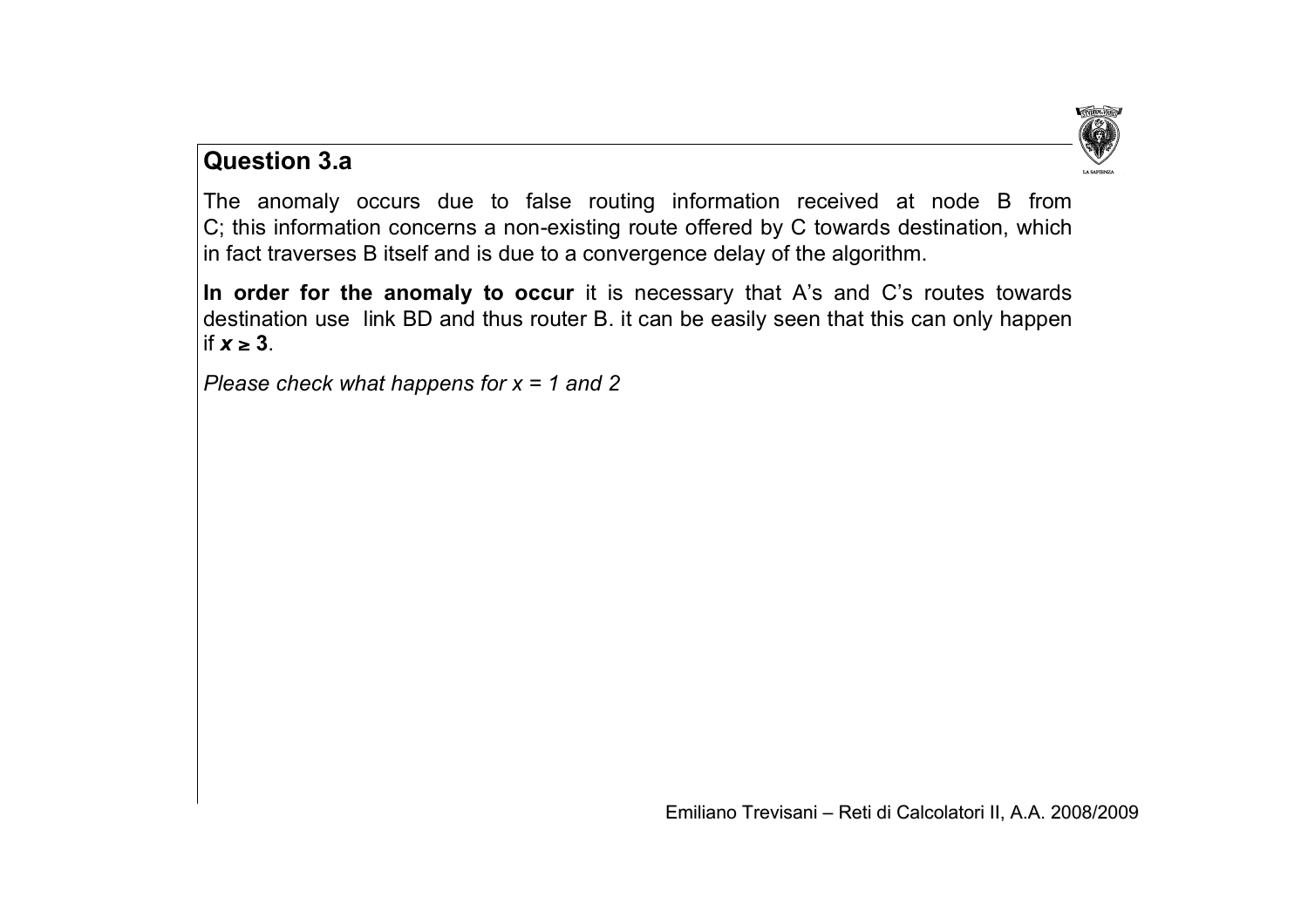

### **Question 3.b**

When link BD breaks, router B sends triggered updates to A and C. meanwhiel, it may happen that routers A and C send periodic updates to B, which still do not take new network conditions into account and, therefore, announce a spurious route to destination network inviino a B un aggiornamento periodico che ancora ignora le nuove condizioni della rete e che si riferisce, pertanto, ad un percorso fittizio verso la rete di destinazione [a route that traverses B itself]. This circumstance causes the anomaly.

If instead B's triggered updates are processed by A and C **before** the timeout to send periodic updates expires, i the 2 routers will recompute the route towards destination [A will route towards C and C towards D] and will send triggered updates to B. in these conditions, routers will use real available routes even with  $x \geq 3$  and the anomaly will not occur.